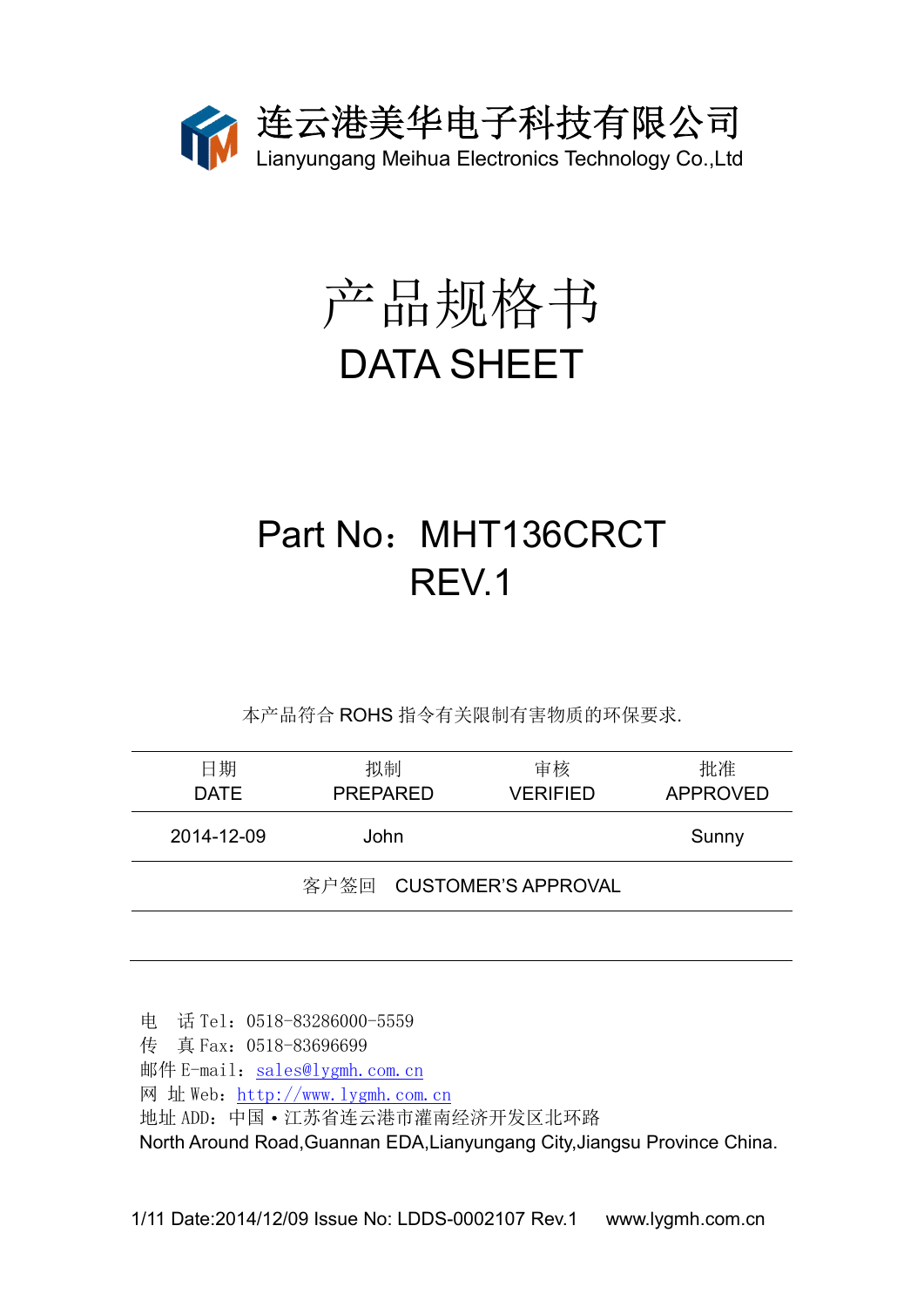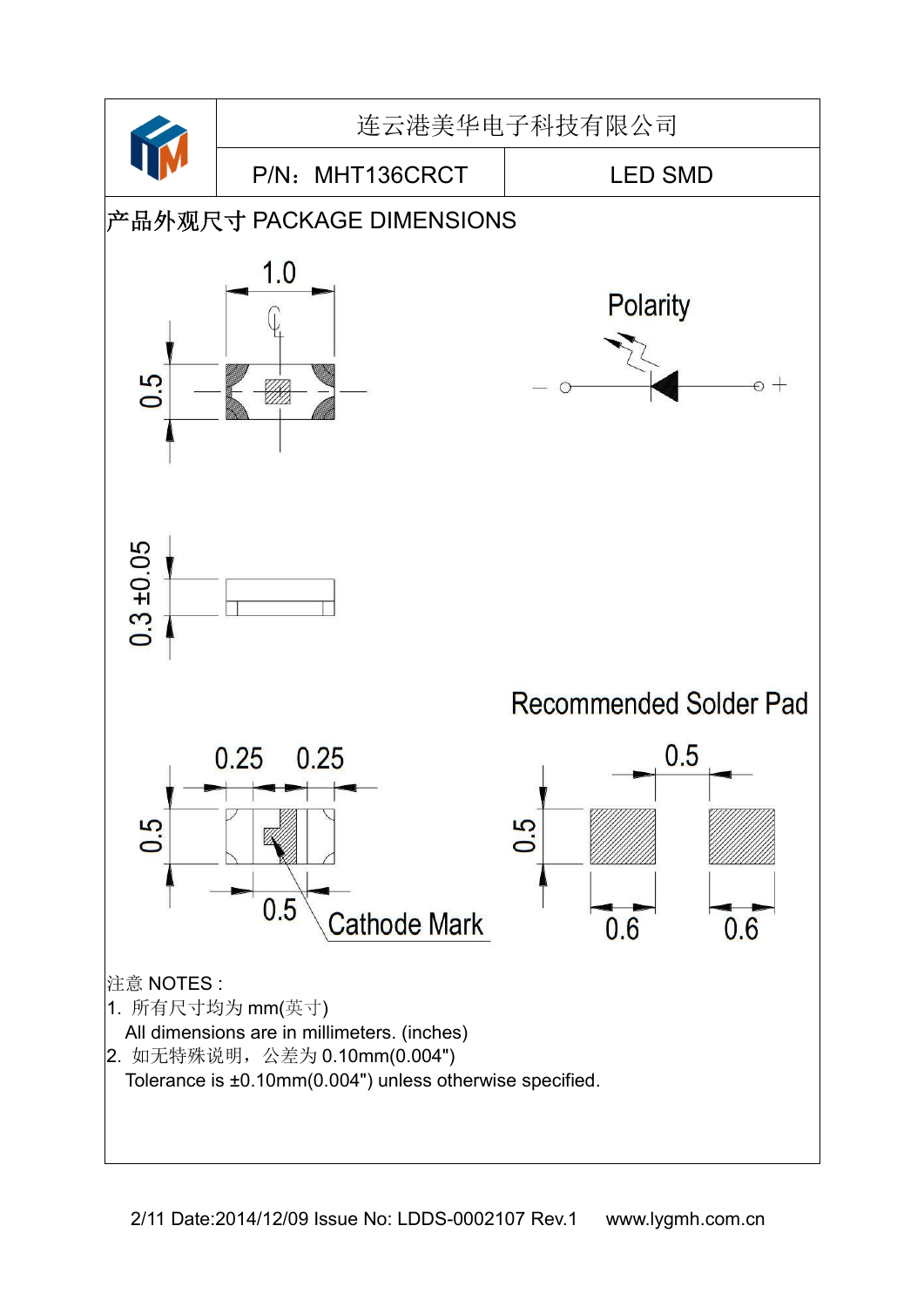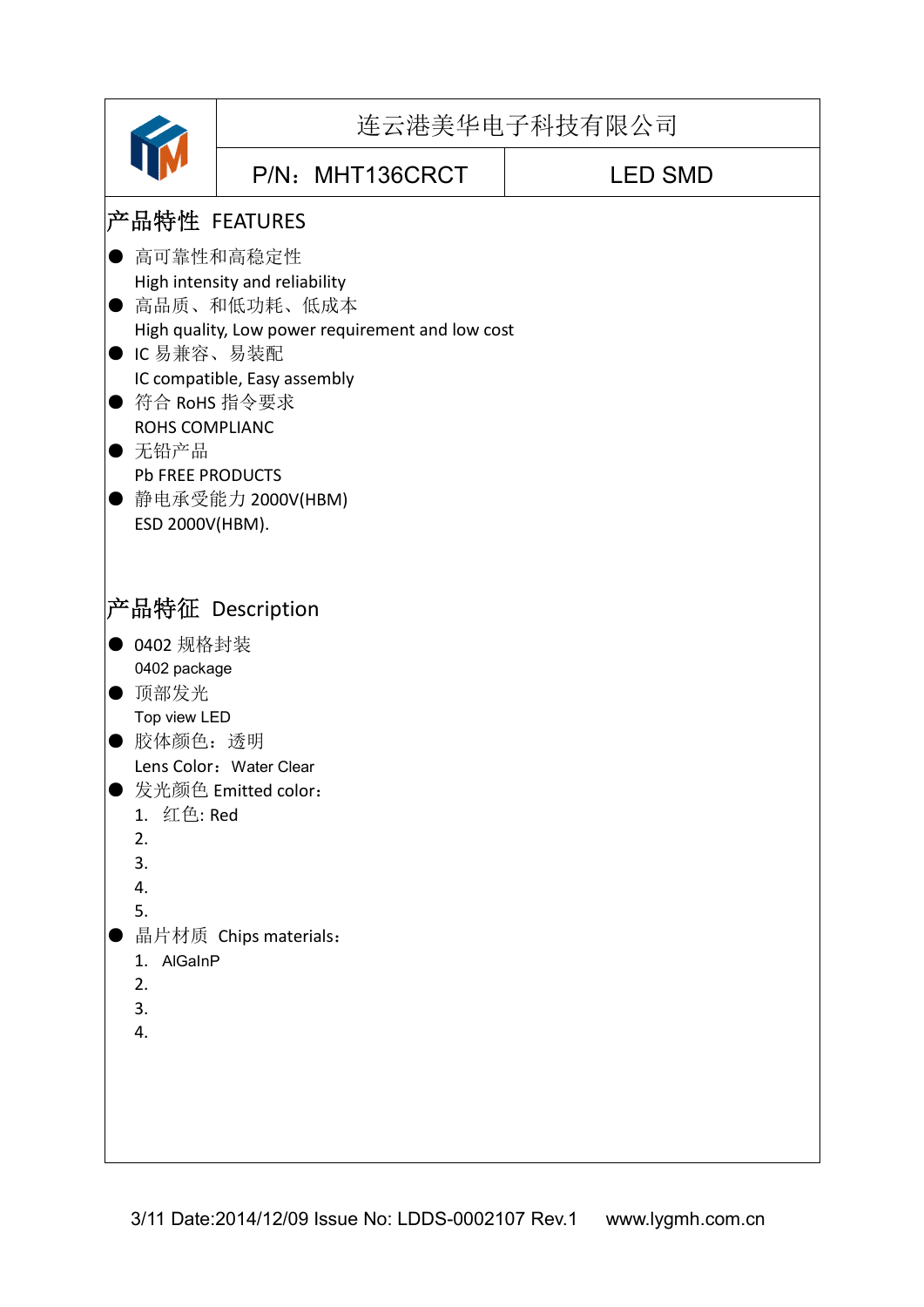|                                                                                     | 连云港美华电子科技有限公司                                           |                       |             |                                     |        |       |      |
|-------------------------------------------------------------------------------------|---------------------------------------------------------|-----------------------|-------------|-------------------------------------|--------|-------|------|
|                                                                                     | P/N: MHT136CRCT<br><b>LED SMD</b>                       |                       |             |                                     |        |       |      |
|                                                                                     | 极限参数 Absolute Maximum Ratings(Ta=25℃)                   |                       |             |                                     |        |       |      |
|                                                                                     | 参数                                                      |                       | 符号          |                                     | 极限值    |       | 单位   |
|                                                                                     | Parameter                                               |                       | Symbol      |                                     | Rating |       | Unit |
|                                                                                     | 功耗                                                      |                       | <b>PAD</b>  |                                     | 60     | mW    |      |
|                                                                                     | <b>Power Dissipation</b>                                |                       |             |                                     |        |       |      |
|                                                                                     | 最大峰值电流                                                  |                       |             |                                     |        |       |      |
|                                                                                     | Peak Forward Current Per Segment                        |                       | <b>IFP</b>  |                                     | 60     |       | mA   |
|                                                                                     | $(1/10$ duty cycle, 0.1ms pulse width)<br>正向使用电流        |                       |             |                                     |        |       |      |
|                                                                                     | <b>Continuous Forward Current</b>                       |                       | IF          |                                     | 25     |       |      |
|                                                                                     | 反向电压                                                    |                       |             |                                     |        |       |      |
|                                                                                     | Reverse Voltage                                         |                       | <b>VR</b>   |                                     | 5      |       |      |
|                                                                                     | Electrostatic Discharge Threshold(HBM)                  |                       | <b>ESD</b>  | 2000                                |        |       | V    |
| 工作温度                                                                                |                                                         |                       |             |                                     |        |       |      |
| <b>TOPR</b><br>$-35^{\circ}$ to $+85^{\circ}$<br><b>Operating Temperature Range</b> |                                                         |                       |             |                                     |        |       |      |
| 储藏温度<br>Storage Temperature Range                                                   |                                                         |                       | <b>TSTG</b> | $-40^{\circ}$ C to $+100^{\circ}$ C |        |       |      |
|                                                                                     |                                                         |                       |             |                                     |        |       |      |
|                                                                                     | 光电特性 Optical-Electrical Characteristic(Ta=25°C)         |                       |             |                                     |        |       |      |
| 符号                                                                                  | 参数                                                      | 测试条件                  |             | 最小                                  | 标准     | 最大    | 单位   |
| Symbol                                                                              | Parameter                                               | <b>Test Condition</b> |             | Min                                 | Typ    | Max   | Unit |
| VF                                                                                  | 正向压降<br><b>Forward Voltage</b>                          | $IF = 5mA$            |             | 1.7                                 | 1.9    | 2.2   | v    |
|                                                                                     | 反向漏电流                                                   |                       |             |                                     |        | 50    |      |
| IR                                                                                  | <b>Reverse Current</b>                                  | $VR = 5V$             |             |                                     |        |       | uA   |
|                                                                                     | 峰值波长                                                    | $IF = 5mA$            |             |                                     |        |       |      |
| λp                                                                                  | Peak Wavelength                                         |                       |             |                                     | 632    |       |      |
| λd                                                                                  | 主波长<br>Dominant Wavelength                              | $IF = 5mA$            |             | 617.5                               |        | 633.5 |      |
|                                                                                     | 发光角度                                                    |                       |             |                                     | 120    |       | deg  |
| 201/2                                                                               | <b>Viewing Angle</b>                                    | $IF = 5mA$            |             |                                     |        |       |      |
|                                                                                     | 发光强度                                                    |                       |             | 18                                  |        |       |      |
| Iv<br>Luminous Intensity                                                            |                                                         |                       | $IF = 5mA$  |                                     |        | 36    | mcd  |
| Notes:                                                                              |                                                         |                       |             |                                     |        |       |      |
|                                                                                     | 1. 发光强度公差为±10%。 Tolerance of Luminous Intensity ±10%.   |                       |             |                                     |        |       |      |
|                                                                                     | 2. 正向压降公差为±0.05V。Tolerance of Forward Voltage : ±0.05V. |                       |             |                                     |        |       |      |
|                                                                                     | 3. 使用产品时需做防静电措施。                                        |                       |             |                                     |        |       |      |

The products are sensitive to static electricity and must be carefully taken when handling products.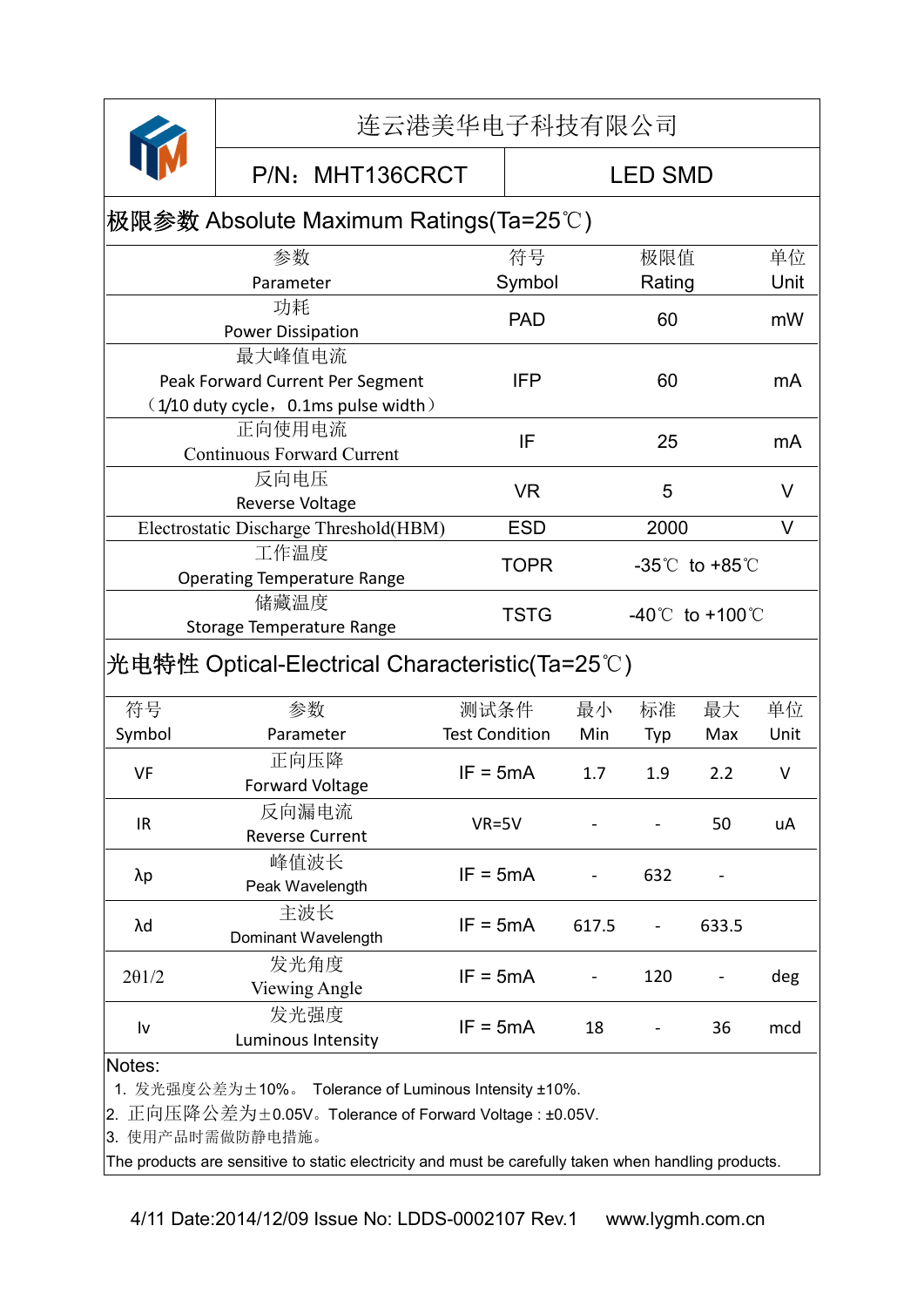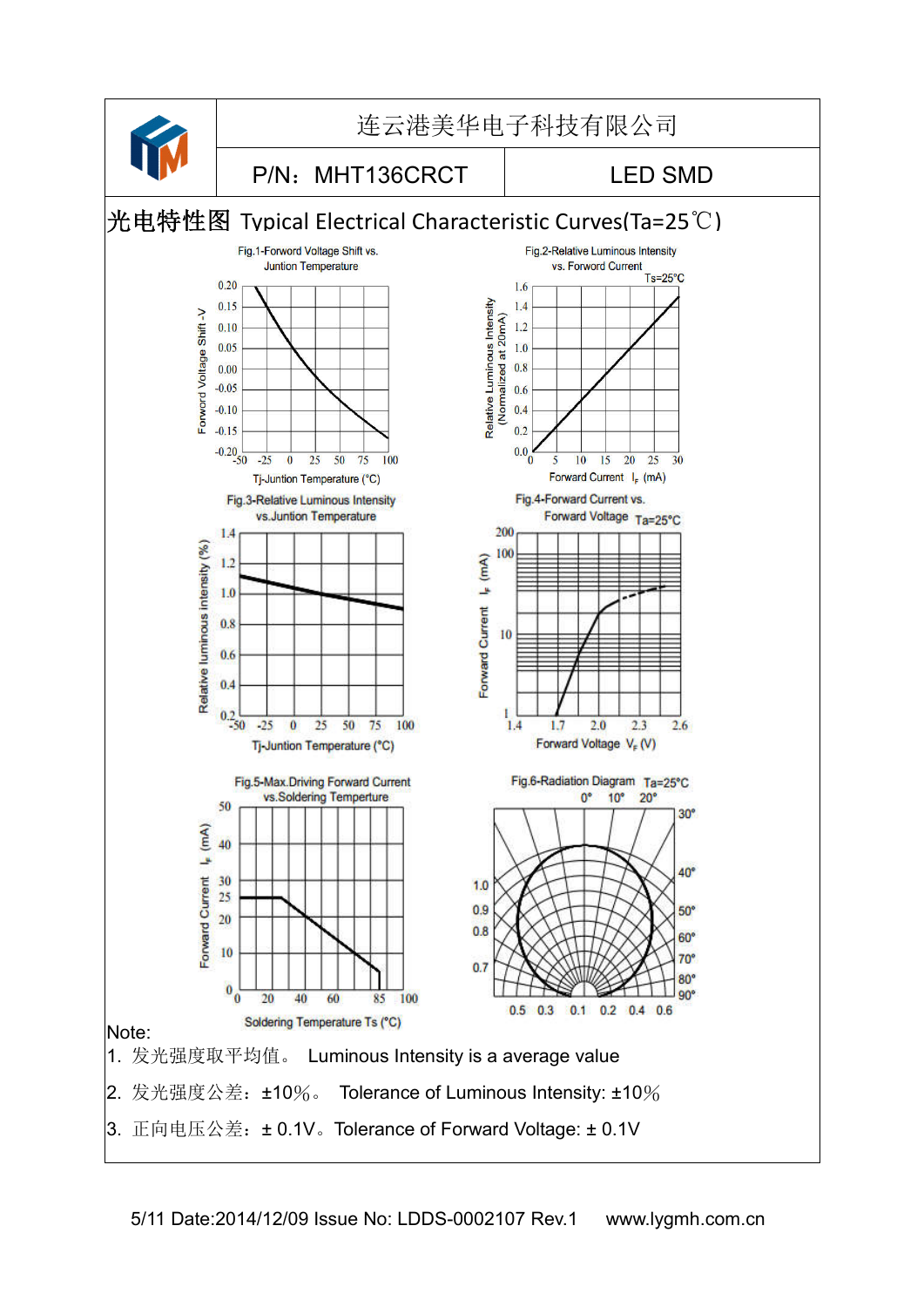

P/N: MHT136CRCT LED SMD

#### 发光强度等级 **Bin Range of Luminous Intensity(IV)**

| 等级       | 最小值  | 最大值  | 单位   | 条件        |
|----------|------|------|------|-----------|
| Bin Code | Min  | Max  | Unit | Condition |
| M1       | 18   | 22.4 | mcd  | @5mA      |
| M2       | 22.4 | 28   | mcd  | @5mA      |
| N1       | 28   |      | mcd  | @5mA      |

#### Note:

亮度公差范围:±10%。Tolerance of Luminous Intensity: ±10%.

#### 主波长等级 **Bin Range of Dominant Wavelength(λd)**

| 等级             | 最小值   | 最大值   | 单位   | 条件        |
|----------------|-------|-------|------|-----------|
| Bin Code       | Min   | Max   | Unit | Condition |
| R4             | 617.5 | 621.5 | nm   | @5mA      |
| R5             | 621.5 | 625.5 | nm   | @5mA      |
| R <sub>6</sub> | 625.5 | 629.5 | nm   | @5mA      |
| R7             | 629.5 | 633.5 | nm   | @5mA      |
|                |       |       |      |           |

#### 电压等级 **Bin Range of Forward Voltage(VF)**

| 等级       | 最小值 | 最大值 | 单位   | 条件        |
|----------|-----|-----|------|-----------|
| Bin Code | Min | Max | Unit | Condition |
| 24       | 1.7 | 1.8 |      | @5mA      |
| 25       | 1.8 | 1.9 |      | @5mA      |
| 26       | 1.9 | 2.0 |      | @5mA      |
| 27       | 2.0 | 2.1 |      | @5mA      |
| 28       | 2.1 | 2.2 |      | @5mA      |

Note:

电压公差范围:±0.05V。Tolerance of Forward Voltage: ±0.05V.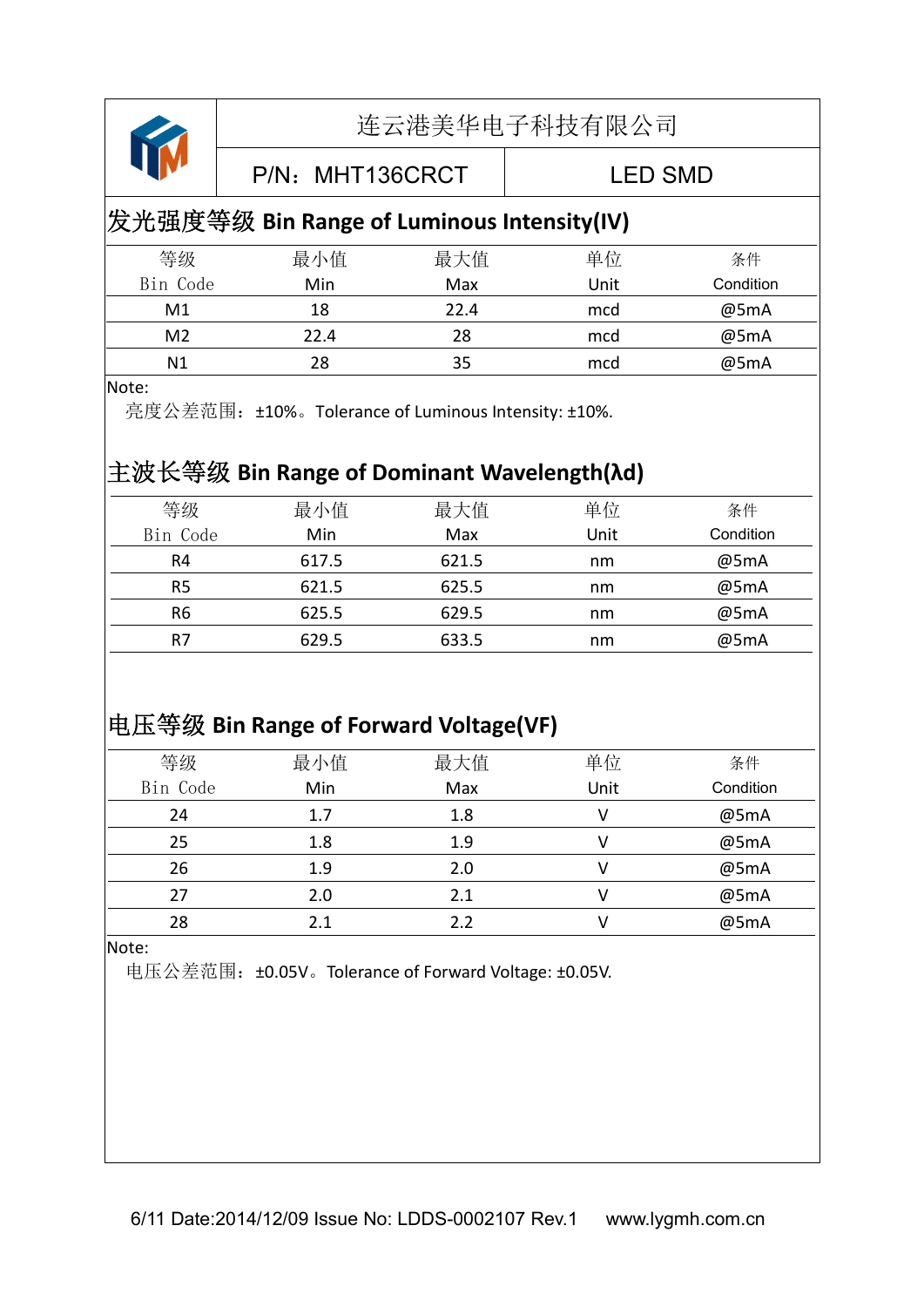

7/11 Date:2014/12/09 Issue No: LDDS-0002107 Rev.1 www.lygmh.com.cn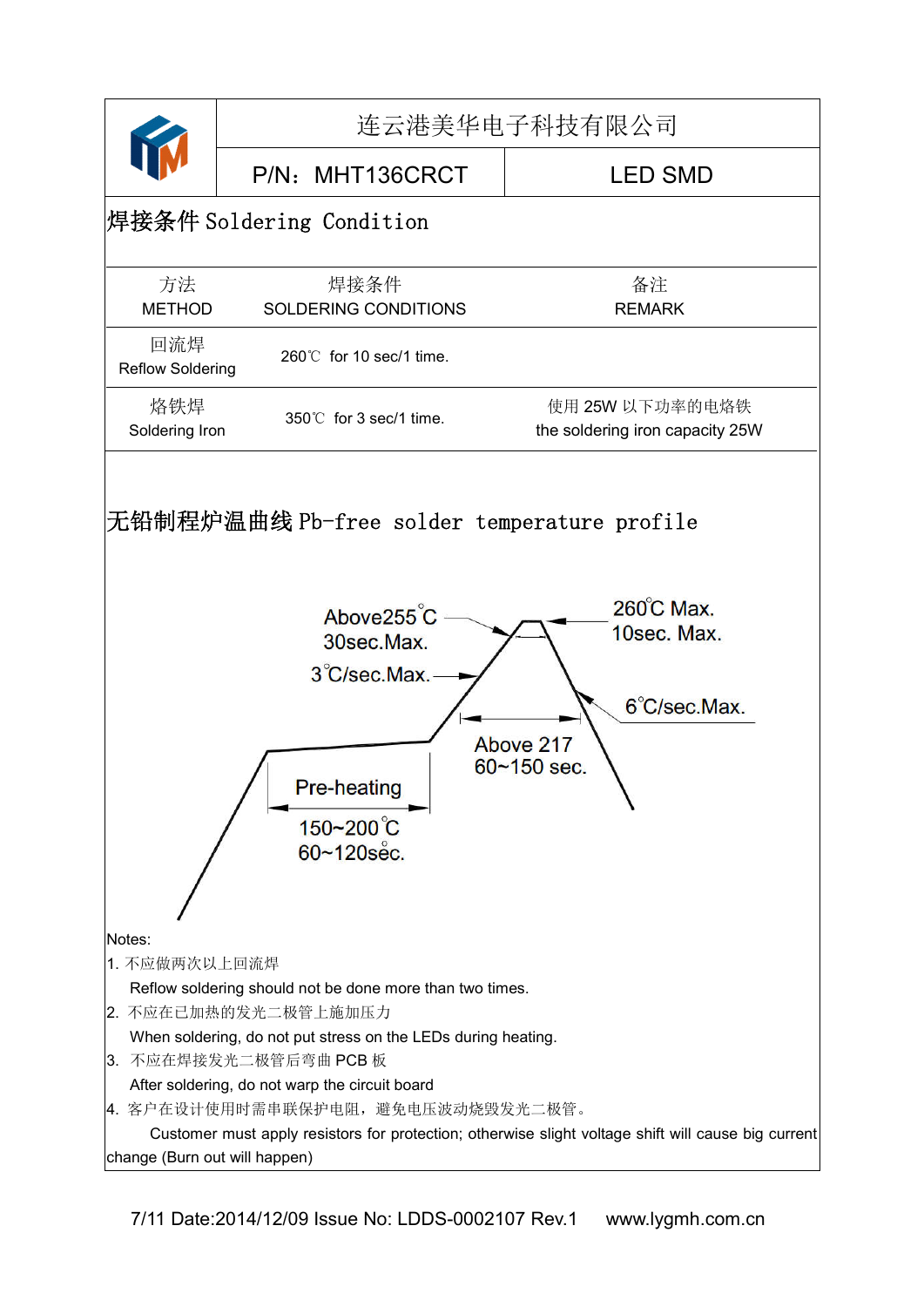

P/N: MHT136CRCT | LED SMD

#### 可靠度测试及条件 Reliability Test Items and Conditions

| 编号<br>No.      | 项目<br>Items                                                | 测试条件<br><b>Test Condition</b>                                       | 测试时间<br>Test<br>Hours/Cycles | 样品数量<br>Sample Size | 判定标准<br>Ac/Re |
|----------------|------------------------------------------------------------|---------------------------------------------------------------------|------------------------------|---------------------|---------------|
| 1              | 回流焊<br><b>Reflow Soldering</b>                             | 260°C/10sec.                                                        | 6 Min.                       | 22pcs               | 0/1           |
| $\overline{2}$ | 热冲击<br><b>Thermal Shock</b>                                | $H: +100^{\circ}$ C 5min<br>$\int$ 10 sec<br>$L: -10^{\circ}C$ 5min | 300 Cycles                   | 22pcs               | 0/1           |
| 3              | 温度循环<br>Temperature Cycle                                  | H: +100℃ 15min<br>\$5 min<br>L: -40℃ 15min                          | 300 Cycles                   | 22pcs               | 0/1           |
| 4              | 高温高湿测试 High<br>Temperature/Humidity<br><b>Reverse Bias</b> | Ta=85℃,85%RH                                                        | 1000 Hrs.                    | 22pcs               | 0/1           |
| 5              | 低温贮藏<br>Low Temperature<br>Storage                         | Ta=-40℃                                                             | 1000 Hrs.                    | 22pcs               | 0/1           |
| 6              | 高温贮藏<br><b>High Temperature</b><br>Storage                 | Ta=100℃                                                             | 1000 Hrs.                    | 22pcs               | 0/1           |
| 7              | 寿命测试<br>DC Operation Life                                  | Ta=25 $\degree$ C,<br>$IF = 5mA$                                    | 1000 Hrs.                    | 22pcs               | 0/1           |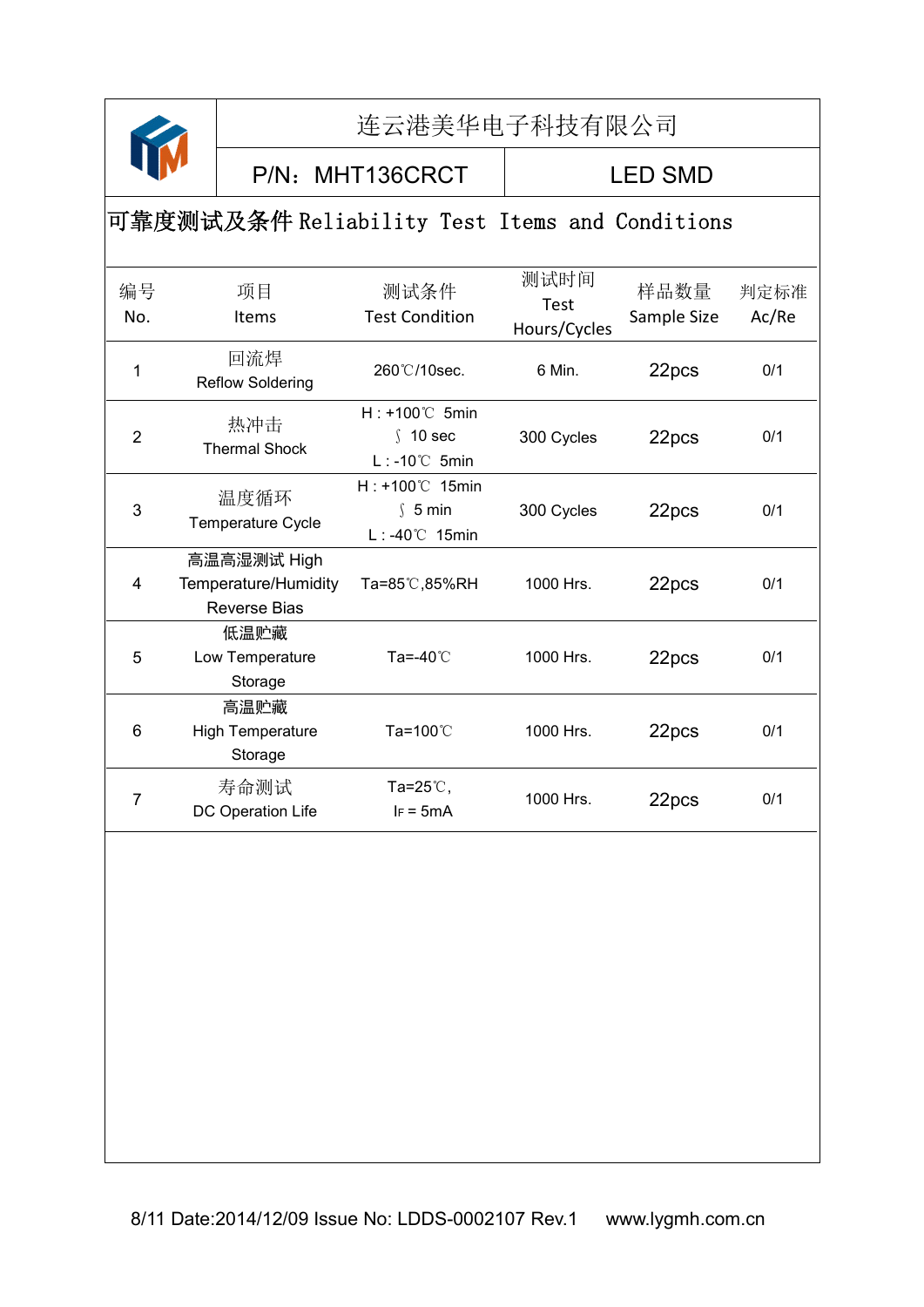

9/11 Date:2014/12/09 Issue No: LDDS-0002107 Rev.1 www.lygmh.com.cn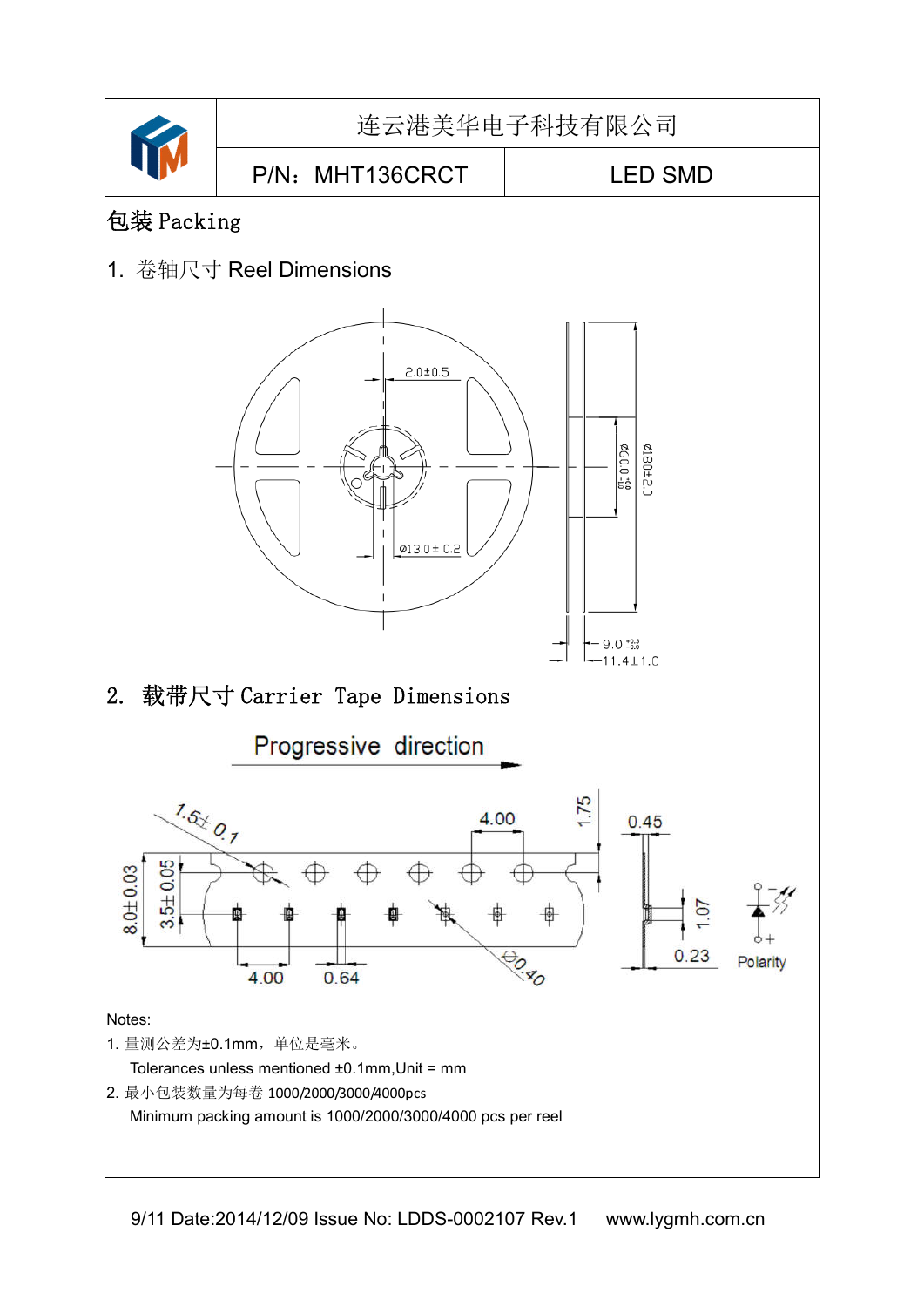

P/N: MHT136CRCT | LED SMD

#### 储藏 STORAGE

1. 发光二极管在出厂后可在温度 30 度以下,湿度 90%以下的环境内保存 1 年。The LED should be stored at 30℃ or less and 70% RH or less after being shipped from MH and the storage life limits are 1 year.

2. 在产品准备使用前请不要打开防潮袋。Do not open moisture proof bag before the products are ready to use.

3. 打开包装后:产品暴露在温度 30 度以下湿度 60%以下的 3 个月内用完,若仍然有剩 余,请一定要放到防潮柜内储存。After opening the package: The LED's floor life is 3 months under 30℃ or less and 60% RH or less. If unused LEDs remain, it should be stored in moisture proof packages.

4. 如果吸湿性材料(硅胶)已用完或发光二极管已超过存储时间,应使用以下条件进行 烘烤处理,处理:60±5℃烘烤 24 小时。If the moisture absorbent material (silica gel) has faded away or the LEDs have exceeded the storage time,baking treatment should be performed using the following conditions.Baking treatment: 60±5℃ for 24 hours.

3. 请避免保存在温度变化明显, 尤其是高湿度的地方 Please avoid rapid transitions in ambient temperature, especially, in high humidity environments where condensation can occur.

#### 使用注意事项 Application Restrictions

1. 本文档中所描述的规范。上述规格可变更不通知。美华将对上述规格的材料更改的保 留权。specification described in this document. Above specification may be changed without notice. Meihua will reserve authority on material change for above specification.

2. 使用本产品时,请遵守绝对最大额定值及这些规格书的使用说明。美华不负责的使用 造成的任何损害承担产品不符合绝对最大额定值,并在这些指令中包含规格书。When using this product, please observe the absolute maximum ratings and the instructions for using outlined in these specification sheets. Meihua assumes no responsibility for any damage resulting from use of the product which does not comply with the absolute maximum ratings and the instructions included in these specification sheets.

3. 这些数据包括美华版权保护的材料。未经授权请不要复制。These specification sheets include materials protected under copyright of Meihua Corporation. Please don't reproduce or cause anyone to reproduce them without Meihua's consent.